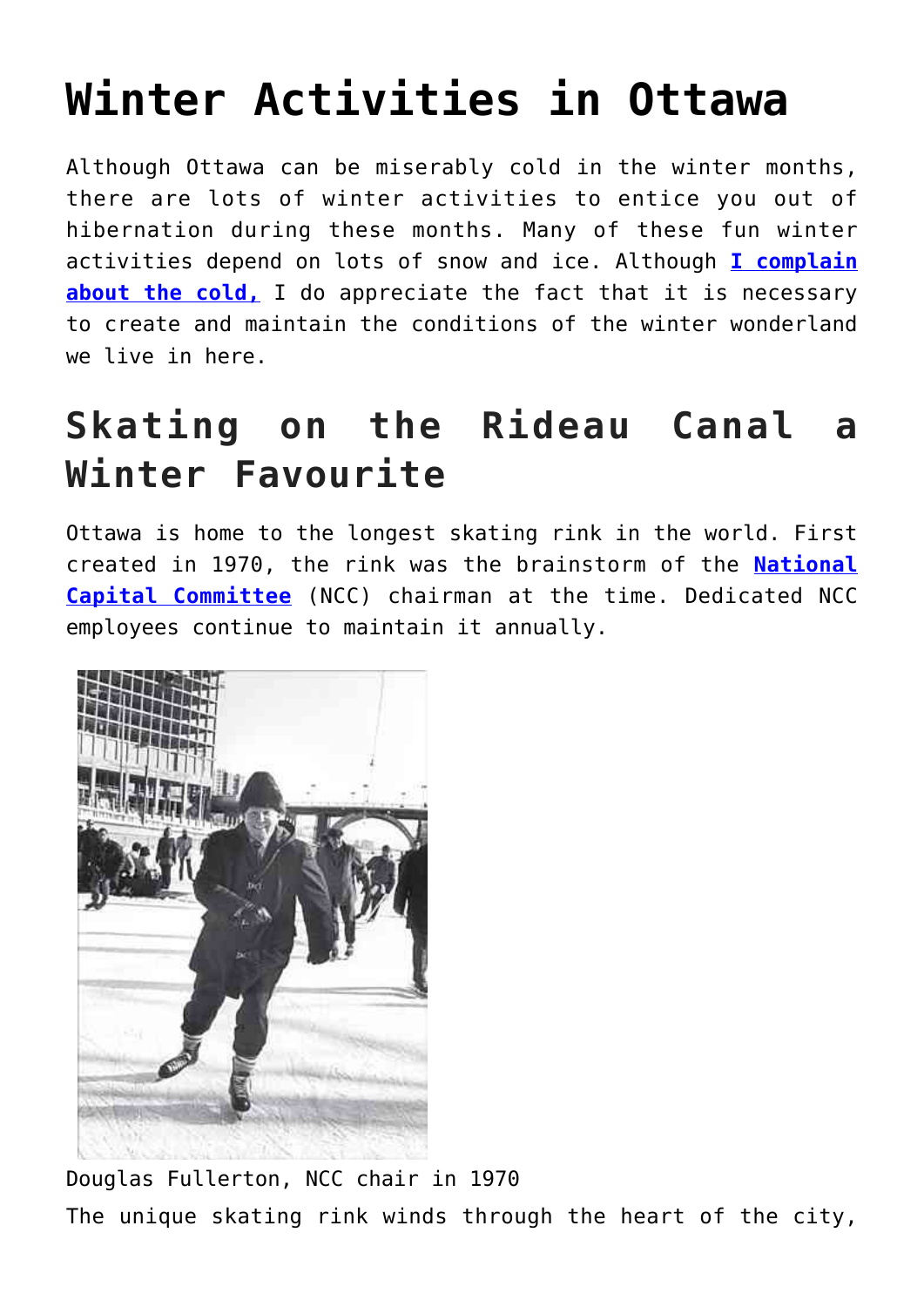stretching for 7.8 kilometers or 4.5 miles of the Rideau Canal system. Opening day of the canal for skating has varied over the years from mid December to early February. This year, with the extended cold weather, the entire length of the canal skateway opened at once mid January. This is quite unusual as generally smaller stretches open as conditions change with the weather.

## **Ice Fishing on Ottawa River**

This weekend we tried ice fishing for the first time. My eldest, almost five-year-old grandson has been bugging his parents to go, so his father (my middle son) purchased some equipment, and off they went. He researched a local ice fishing spot; **[Shirley's Bay on the Ottawa River](https://www.google.ca/maps/place/Shirleys+Bay/@45.3732464,-75.9098586,14z/data=!3m1!4b1!4m5!3m4!1s0x4cd1fe3398c318a5:0xe407853a5ec79900!8m2!3d45.3732483!4d-75.892349)** was the place to be. Grandma and Grandpa went as spectators to get our daily dose of fresh air**, [sunshine](#page--1-0)**[,](#page--1-0) and exercise. What a gorgeous spot! Clear, azure blue skies and snow covered, wind-blown, frozen solid water for miles. Not that I've been to the moon, but trudging across the (relatively) flat surface that stretched for miles felt like walking on the moon. The horizon, dotted with buildings in the distance, as well as the sporadic huts and vehicles, brought us down to Earth.

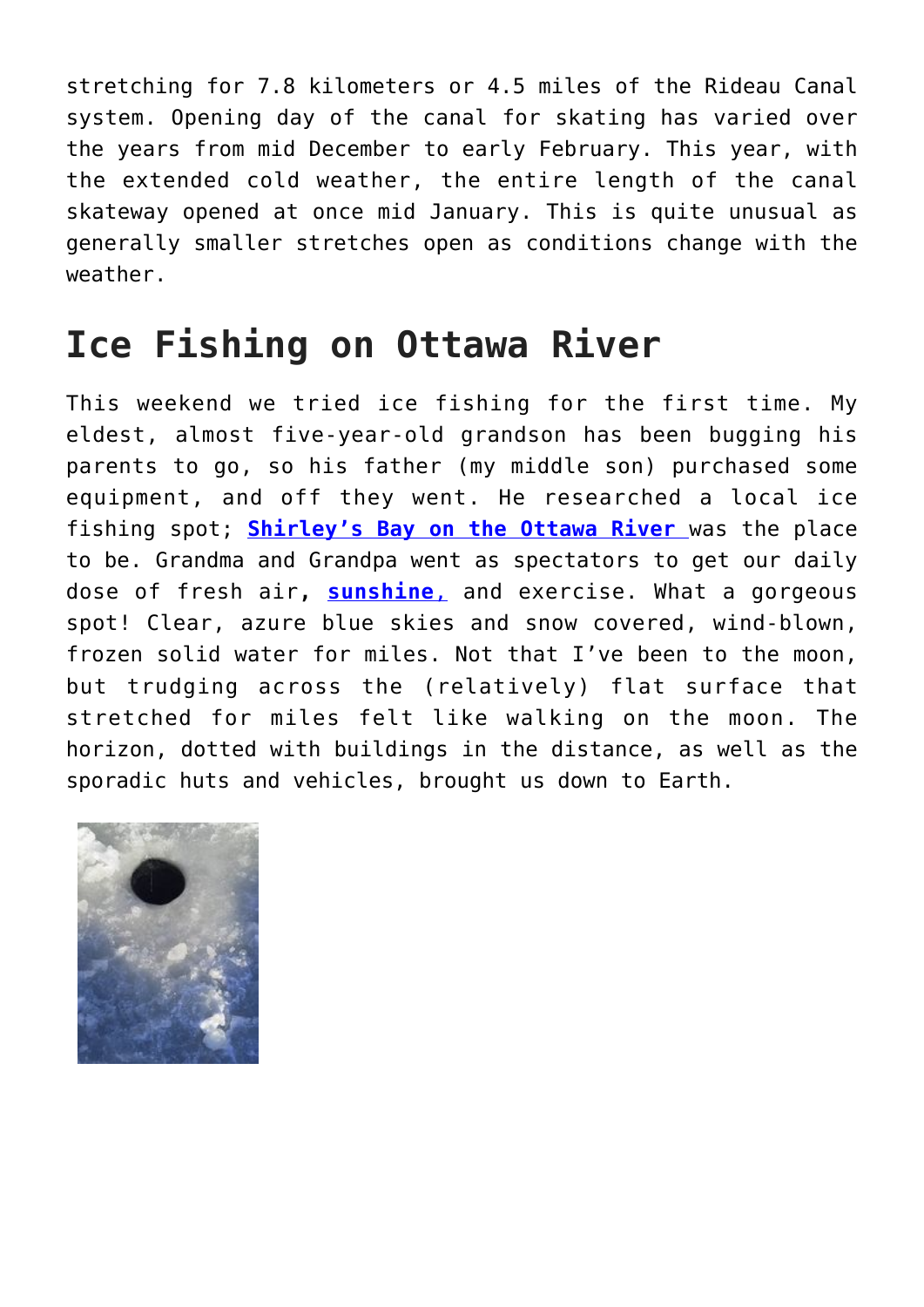





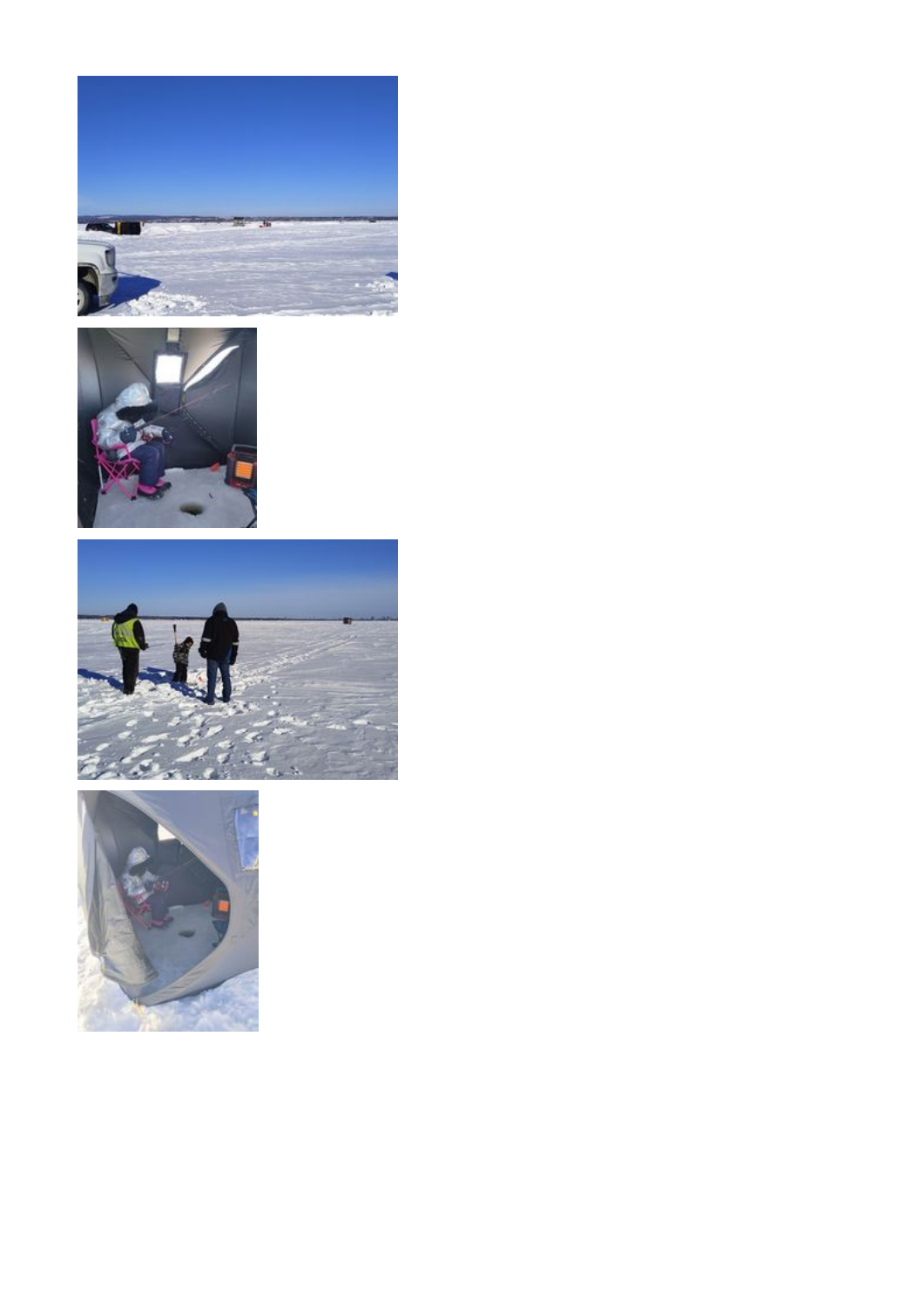

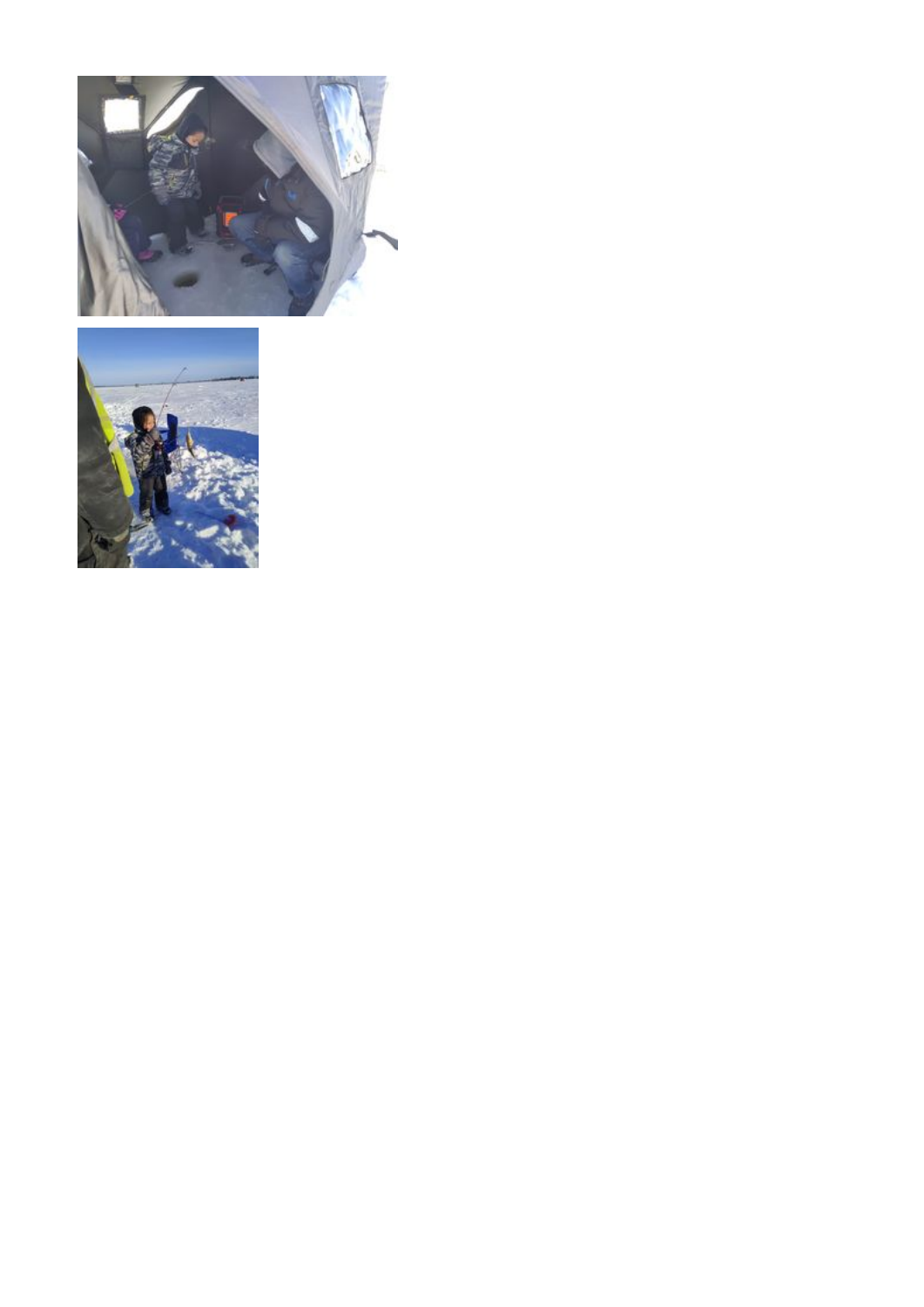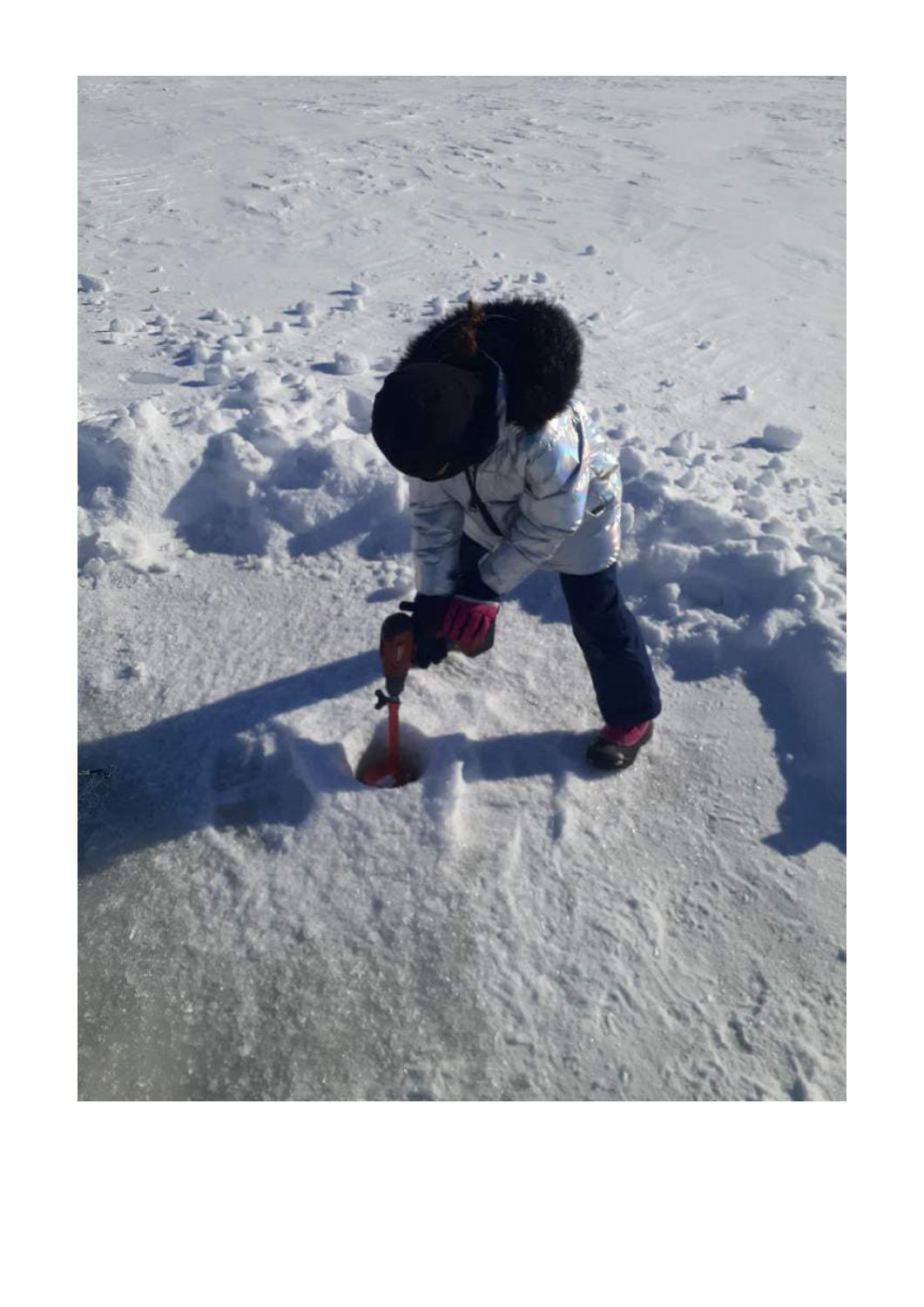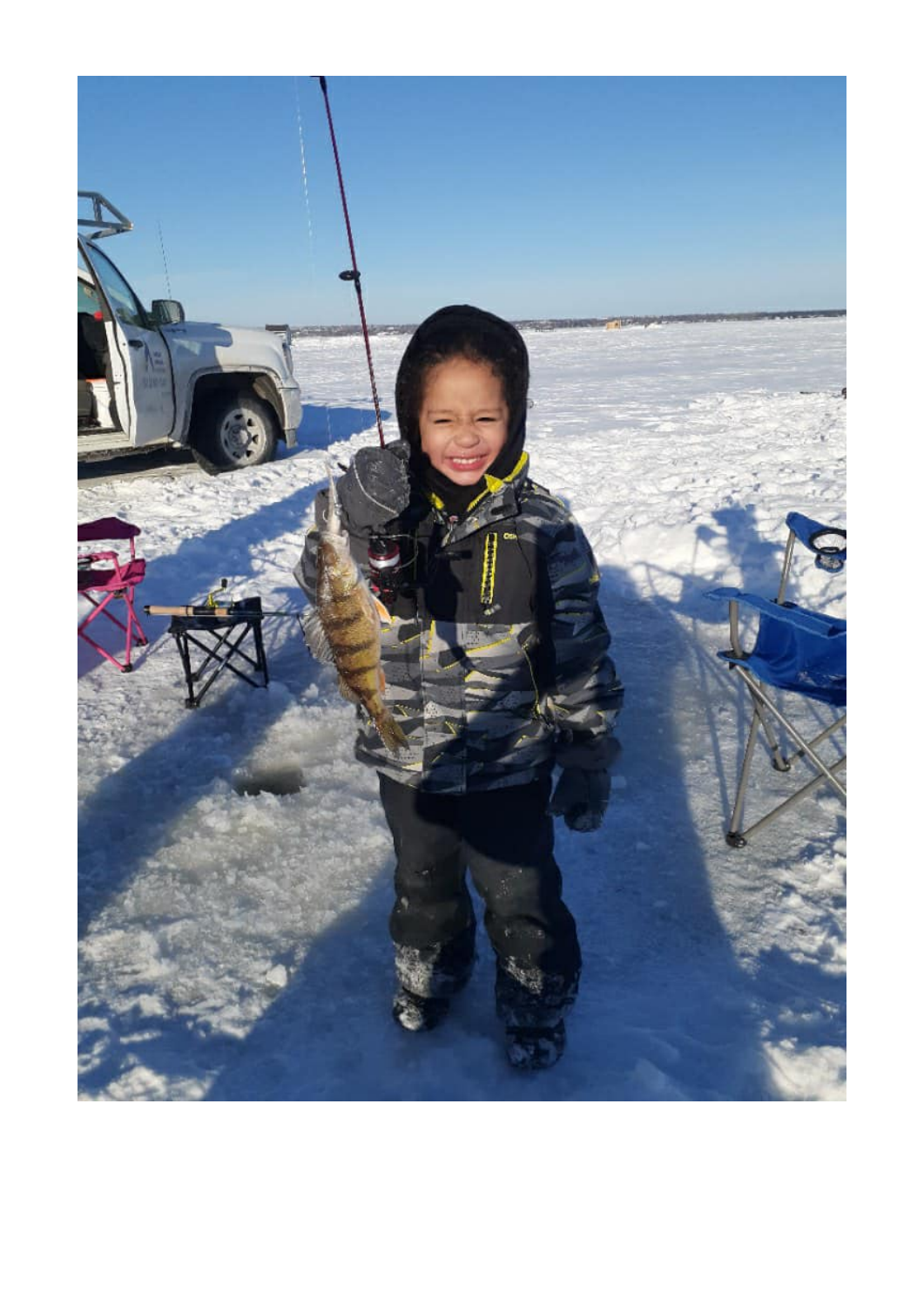